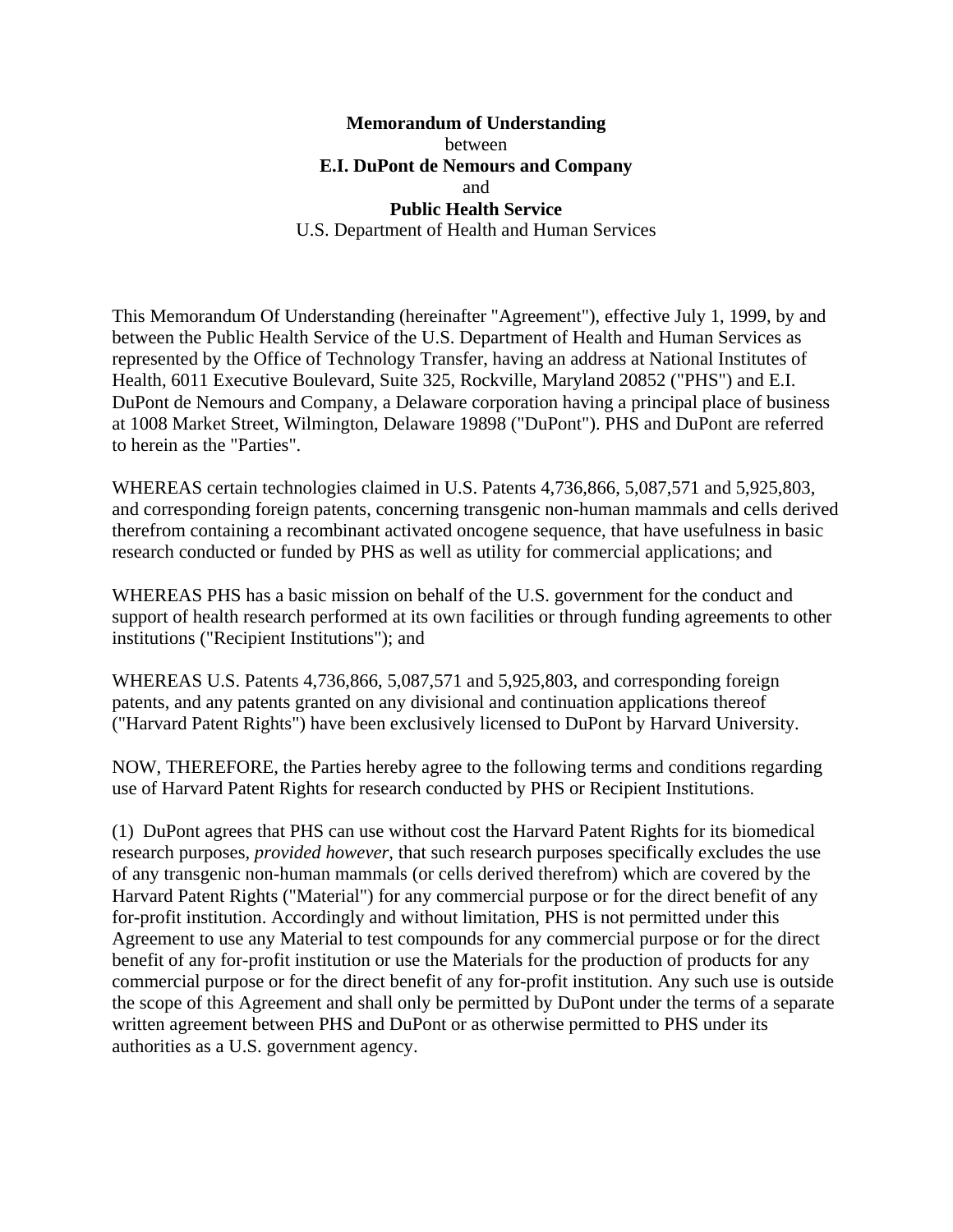(2) If in the course of its research program PHS makes a Material that it wishes to transfer to a non-profit institution, PHS agrees that it may do so only under a Material Transfer Agreement incorporating at least the following conditions:

(a) The non-profit institution may use the Material for its internal noncommercial research purposes only. The Material will not be used for any commercial purpose or for the direct benefit of any for-profit institution (except as may be permitted under a written agreement between the non-profit institution and DuPont). Accordingly and without limitation, the recipient non-profit institution is not permitted under this Material Transfer Agreement to use any Material to test compounds for any commercial purpose or for the direct benefit of any for-profit institution or use the Materials for the production of products for any commercial purpose or for the direct benefit of any for-profit institution.

(b) The Material may not be transferred by the non-profit institution to any third parties (except as may be permitted under a written agreement between the non-profit institution and DuPont).

(c) The non-profit institution is notified by PHS of the existence of Harvard Patent Rights and the exclusive license thereof to DuPont, and that the restrictions set forth under (a) and (b) above shall exist only during the term of the Harvard Patent Rights.

(d) With respect to further license rights under the Harvard Patent Rights, the non-profit institution should contact:

Director, Corporate Technology Transfer E.I. DuPont de Nemours and Company Chestnut Run Plaza, 708/138B Wilmington, Delaware 19807-0708 telephone: 302-999-3249 fax number: 302-999-3254

with copy to:

Vice President, Product Planning & Acquisition DuPont Pharmaceuticals Company 974 Centre Road, Chestnut Run Plaza, WR722 Wilmington, Delaware 19807-2802 fax number: 302-992-3040

(3) If in the course of its research program PHS makes a Material that it wishes to transfer to a for-profit institution, PHS agrees that it may do so only under a License or Material Transfer Agreement incorporating at least the following conditions:

(a) The for-profit institution is notified by PHS of the existence of Harvard Patent Rights and the exclusive license thereof to DuPont.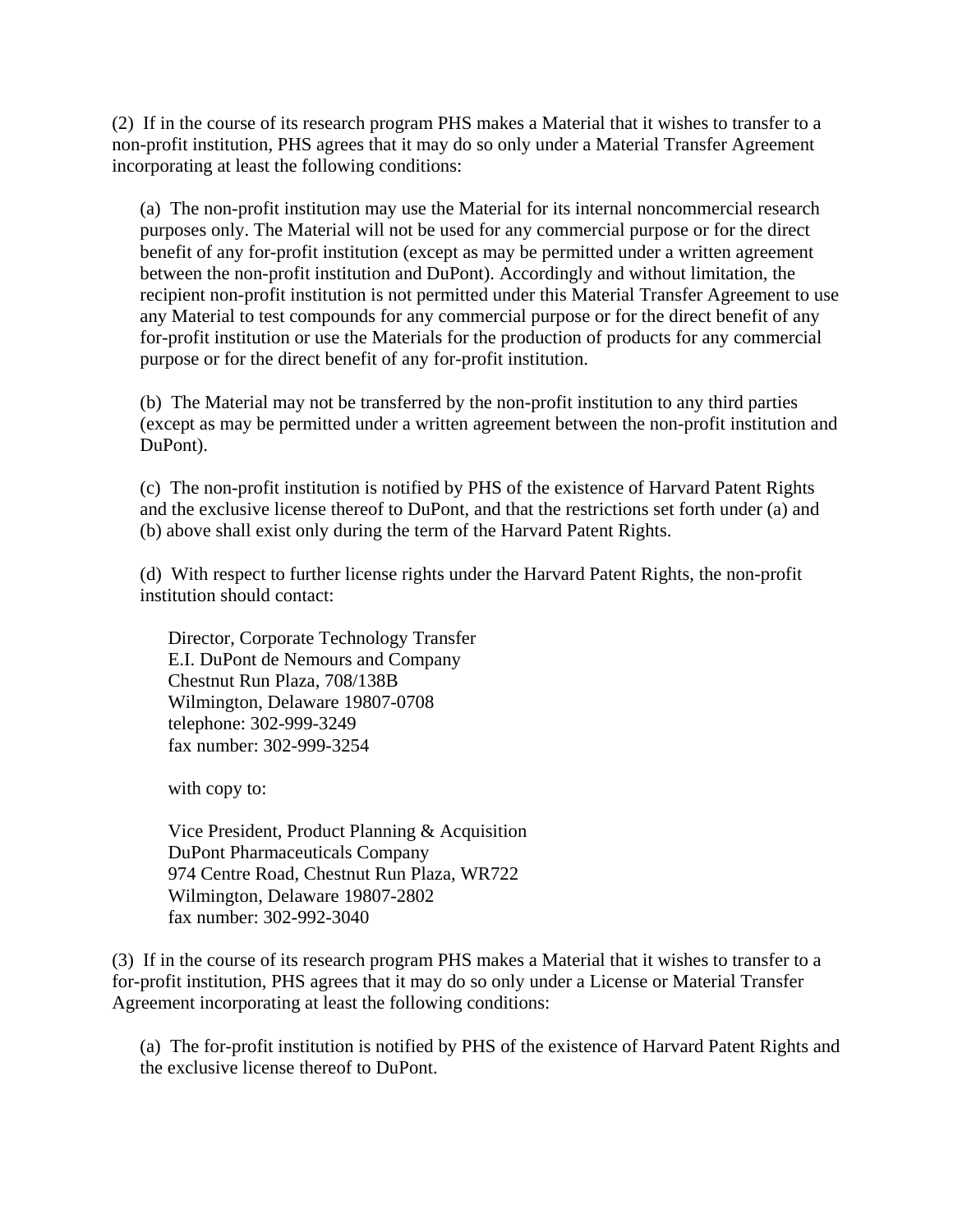(b) The for-profit institution is notified by PHS that upon its application for a License or Material Transfer Agreement, PHS will be providing notice to DuPont of the identity of both the for-profit institution and the Material to be transferred.

(c) The for-profit institution is notified by PHS that use of the Material requires a license from DuPont and that a fee (in addition to any fee or royalty payable to PHS) will be payable to DuPont by the for-profit institution in consideration of transfer of the Material to the forprofit institution (except as may be otherwise permitted under a written agreement between the for-profit institution and DuPont).

(d) No license is granted either expressly or by implication to the for-profit institution by PHS to Harvard Patent Rights.

(e) With respect to license rights under the Harvard Patent Rights, the for-profit institution should contact:

Director, Corporate Technology Transfer E.I. DuPont de Nemours and Company Chestnut Run Plaza, 708/138B Wilmington, Delaware 19807-0708 telephone: 302-999-3249 fax number: 302-999-3254

with copy to:

Vice President, Product Planning & Acquisition DuPont Pharmaceuticals Company 974 Centre Road, Chestnut Run Plaza, WR722 Wilmington, Delaware 19807-2802 fax number: 302-992-3040

PHS agrees to provide DuPont prompt notification of the identity of the for-profit institution and the Material to be transferred in accordance with (b) above.

(4) Upon DuPont's written request, PHS agrees to provide without cost reasonable quantities of any Material that it makes in the course of its research program to DuPont for research purposes.

(5) DuPont agrees that it shall make Harvard Patent Rights available for use by non-profit Recipient Institutions under separate written agreements in accordance with the terms and conditions outlined above. DuPont agrees that any non-profit Recipient Institutions currently licensed under the Harvard Patent Rights may amend its license, in a separate written agreement, in accordance with the terms and conditions outlined above.

(6) This Agreement and the obligations hereunder shall be in effect only during the term of the Harvard Patent Rights.